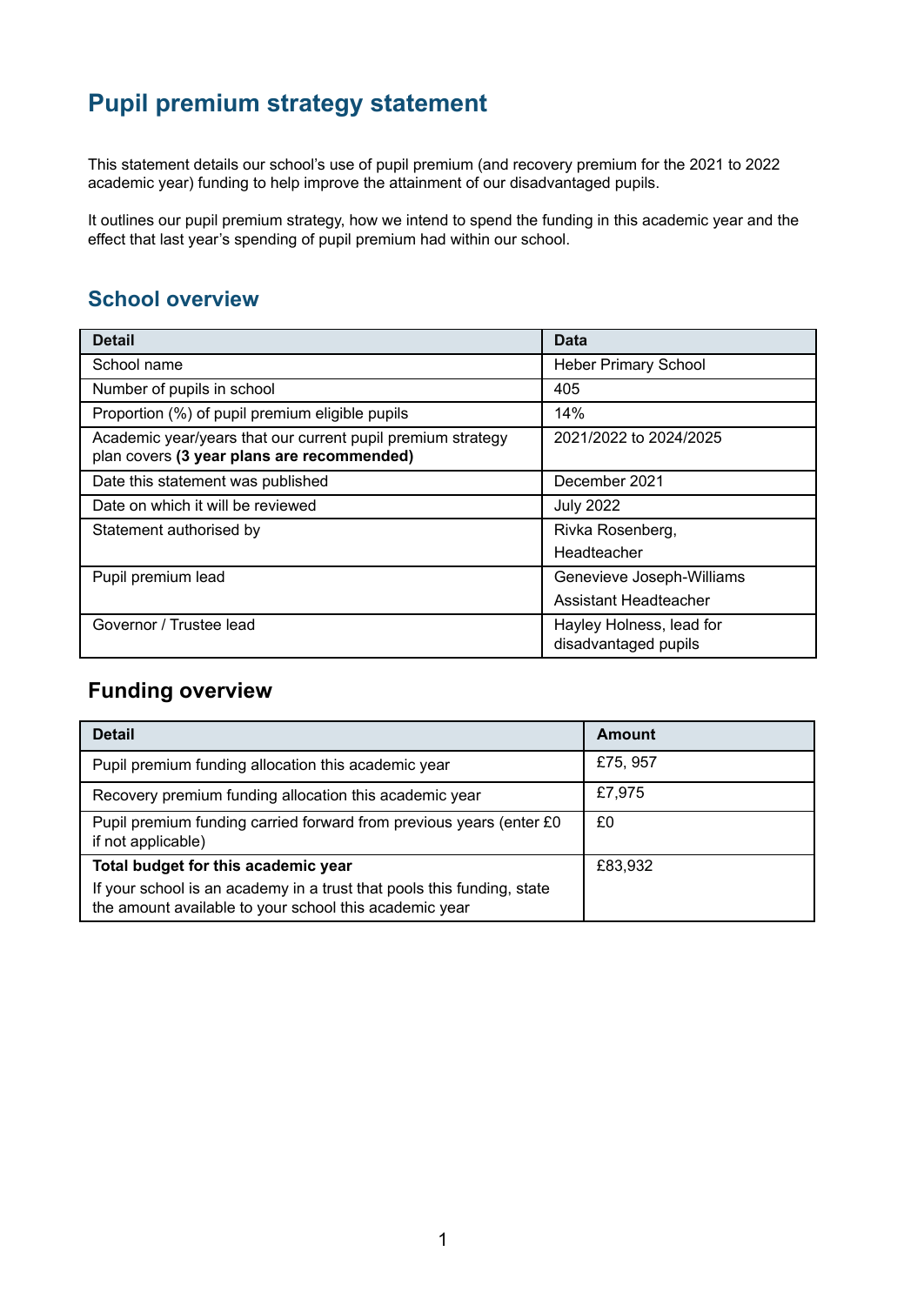## **Part A: Pupil premium strategy plan**

#### **Statement of intent**

At Heber Primary School we are determined to ensure that our pupils are not disadvantaged as a result of their socioeconomic context. It is our intention at Heber Primary school that attainment of disadvantaged peers will be sustained and improved alongside progress for their non-disadvantaged pupils. We have the highest aspirations for all our children and believe that with the right support at the right time, all pupils, irrespective of their background or the challenges they face, can make good progress across all subjects and achieve their full potential.

We adopt a whole school approach in which all staff take responsibility for disadvantaged pupils' outcomes and raise expectations of what they can achieve. We have established clear lines of responsibility with all members of the Senior Leadership Team and with all staff to ensure pupil premium children progress well as they move through the school. This year there is a named member of the Senior Leadership Team acting as the school "Pupil Premium Champion" and there is a named "link" governor taking this role on the Local Governing Body.

The Pupil Premium is additional funding for publicly funded schools in England to raise the attainment of disadvantaged pupils of all abilities and to close the gaps between them and their peers. Schools receive funding for children who have:

- Been entitled to receive free school meals at any point during the last six years
- Been in local-authority care for 1 day or more
- Parents or carers in the Armed forces

With high-quality teaching of a creative and challenging curriculum at the heart of our approach, we aim to support our children to become confident, resilient, reflective and socially responsible citizens of the future. We aim to ensure sustained progress through rigorous tracking, careful planning, targeted support and intervention, providing all children access and opportunities to enjoy academic success.

We recognise that alongside an already existing wide range of barriers which may impact on the education of disadvantaged children, is the added impact on learning due to school closures. However, we do not make assumptions about the impact of disadvantage. It is with our robust diagnostic assessment that we carefully target the use of Pupil Premium funding to ensure that we take into account the starting points of all our children including those who are already high attainers so that they receive the highest quality of education. Our strategy plan fits into the rigorous, wider context of education recovery and considers the context of *our school* and the specific challenges *our children* face.

## **Challenges**

| Challenge<br>number | <b>Detail of challenge</b>                                                                                                                                                                                                                                                                                                                                   |
|---------------------|--------------------------------------------------------------------------------------------------------------------------------------------------------------------------------------------------------------------------------------------------------------------------------------------------------------------------------------------------------------|
|                     | <b>SEND:</b> A large percentage (27/63 = 43%) of our disadvantaged children have been<br>identified with special educational needs. Whilst we are clear that the identified SEND<br>is legitimate and well evidenced, this means that there is an increased level of<br>challenge for this particular cohort.                                                |
| 2.                  | <b>Cultural Capital:</b> Our assessments and observations indicate that the education and<br>wellbeing of many of our disadvantaged pupils have been impacted by partial school<br>closures and a lack of enrichment opportunities to support learning during school<br>closure or in general, to a greater extent than for other pupils. These findings are |

This details the key challenges to achievement that we have identified among our disadvantaged pupils.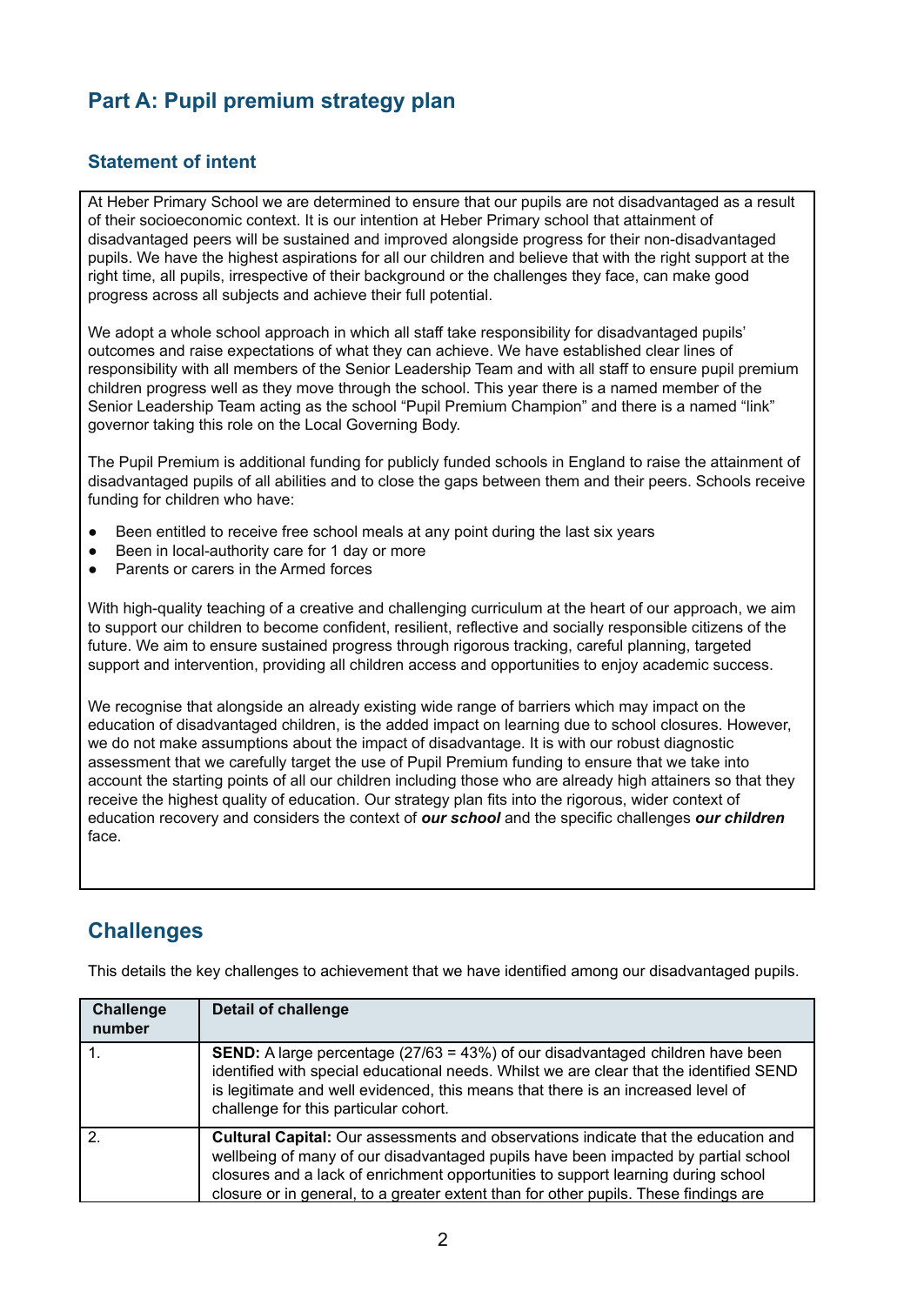|    | supported by national studies. This has resulted in significant knowledge gaps leading<br>to pupils falling further behind age-related expectations.                                                                                                                                                                                                                                                                                                                                                                                                                                                                       |
|----|----------------------------------------------------------------------------------------------------------------------------------------------------------------------------------------------------------------------------------------------------------------------------------------------------------------------------------------------------------------------------------------------------------------------------------------------------------------------------------------------------------------------------------------------------------------------------------------------------------------------------|
| 3. | <b>Parental Support:</b> Our assessments and observations indicate that the education<br>and wellbeing of many of our disadvantaged pupils have been impacted by less<br>support at home due to the confidence/availability/wellbeing of parents to support<br>learning during school closure or in general, to a greater extent than for other pupils.                                                                                                                                                                                                                                                                    |
| 4. | Social and Emotional Needs: Our assessments, observations and discussions with<br>pupils and families have identified social and emotional issues for many pupils. These<br>challenges particularly affect disadvantaged pupils, including their attainment. There<br>may also be complex family situations that prevent children from flourishing. The<br>challenges are varied and there is no "one size fits all". Teacher referrals for support<br>have markedly increased following the pandemic. 116 pupils (55 of whom receive PP<br>funding) currently require additional support with social and emotional needs. |
| 5. | Attendance and Punctuality: Our attendance/punctuality data since the start of this<br>academic year (2021-22) indicates that attendance among disadvantaged pupils has<br>been between 2.3 and 3 % lower than for non-disadvantaged pupils.                                                                                                                                                                                                                                                                                                                                                                               |
| 6. | Attainment Gap: Internal assessments indicate that attainment among disadvantaged<br>pupils is below that of non-disadvantaged pupils and that this gap has widened further<br>as a result of the pandemic.                                                                                                                                                                                                                                                                                                                                                                                                                |
|    | On entry to Reception in the last two years, between 67 - 83% of our disadvantaged<br>pupils arrive below age-related expectations compared to 37% - 51% of other pupils.                                                                                                                                                                                                                                                                                                                                                                                                                                                  |

## **Intended outcomes**

This explains the outcomes we are aiming for **by the end of our current strategy plan**, and how we will measure whether they have been achieved.

| Intended outcome                                                                                                                                                                                | <b>Success criteria</b>                                                                                                                                                                                                                               |  |
|-------------------------------------------------------------------------------------------------------------------------------------------------------------------------------------------------|-------------------------------------------------------------------------------------------------------------------------------------------------------------------------------------------------------------------------------------------------------|--|
| Improved identification of need and<br>embedding of expert<br>recommendations where appropriate<br>lead to better progress and outcomes<br>for children who are disadvantaged<br>and have SEND. | Early and rigorous identification of SEND leads to referrals to<br>professional experts where necessary. Embedded<br>recommendations result in enhanced teacher expertise and<br>better progress for children who are disadvantaged and have<br>SEND. |  |
| Cultural capital                                                                                                                                                                                | Increased participation in enrichment and extracurricular<br>activities for PP children.                                                                                                                                                              |  |
| To improve and sustain parent<br>confidence with learning support at                                                                                                                            | Improved learning support at home shows an impact on the<br>engagement and progress of disadvantaged pupils at school.                                                                                                                                |  |
| home.                                                                                                                                                                                           | A significant increase in participation in parent workshops,<br>particularly among parents of disadvantaged pupils                                                                                                                                    |  |
| To achieve and sustain improved<br>wellbeing for all pupils in our school,                                                                                                                      | Sustained high levels of wellbeing from 2024/25<br>demonstrated by:                                                                                                                                                                                   |  |
| particularly our disadvantaged pupils.                                                                                                                                                          | the reduced need for targeted emotional/wellbeing<br>support and intervention and                                                                                                                                                                     |  |
|                                                                                                                                                                                                 | qualitative data from student voice, student and<br>parent surveys and teacher observations                                                                                                                                                           |  |
|                                                                                                                                                                                                 | Families with more complex home circumstances feel more<br>supported and access external professional support where<br>appropriate.                                                                                                                   |  |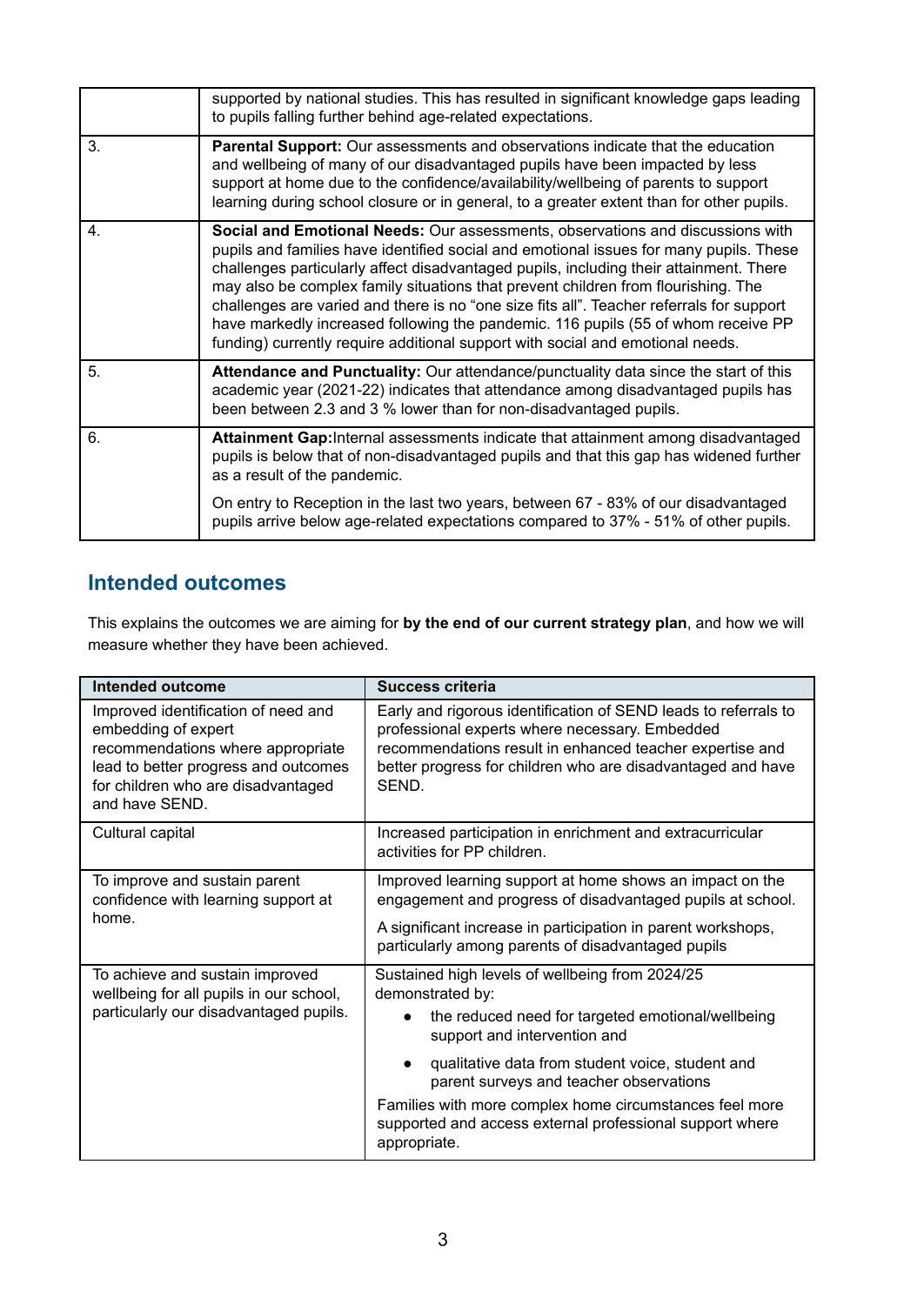| To achieve and sustain improved<br>attendance/punctuality for all pupils,<br>particularly our disadvantaged pupils. | Sustained high attendance from 2024/25 demonstrated by:<br>the overall absence rate for all pupils being no more than<br>4%, and the attendance gap between disadvantaged<br>pupils and their non-disadvantaged peers being reduced. |
|---------------------------------------------------------------------------------------------------------------------|--------------------------------------------------------------------------------------------------------------------------------------------------------------------------------------------------------------------------------------|
|                                                                                                                     | the percentage of all pupils who are persistently absent<br>being below 5% and the figure among disadvantaged<br>pupils should be in line with their peers                                                                           |
| Improved Reading, Writing, Phonics<br>and Maths attainment among<br>disadvantaged children.                         | Targeted interventions and enrichment opportunities for<br>disadvantaged children show that the attainment gap has<br>closed between the children who are disadvantaged and their<br>peers.                                          |
|                                                                                                                     | KS2 outcomes in 2024/25 show that more than 57% of<br>disadvantaged pupils met the expected standard. (71% this<br>group have SEND)                                                                                                  |

## **Activity in this academic year**

This details how we intend to spend our pupil premium (and recovery premium funding) **this academic year** to address the challenges listed above.

### **Teaching (for example, CPD, recruitment and retention)**

Budgeted cost: **£58,566**

| <b>Activity</b>                                                                                                                                                                                                                                                                         | Evidence that supports this approach                                                                                                                                                                                                                                                                                                                                                              | <b>Challenge</b><br>number(s)<br>addressed |
|-----------------------------------------------------------------------------------------------------------------------------------------------------------------------------------------------------------------------------------------------------------------------------------------|---------------------------------------------------------------------------------------------------------------------------------------------------------------------------------------------------------------------------------------------------------------------------------------------------------------------------------------------------------------------------------------------------|--------------------------------------------|
| Purchase of standardised<br>diagnostic assessments.<br>Training for staff to ensure<br>assessments are interpreted and<br>administered correctly.                                                                                                                                       | Standardised tests can provide reliable insights<br>into the specific strengths and weaknesses of<br>each pupil to help ensure they receive the<br>correct additional support through interventions<br>or teacher instruction:<br><b>Standardised tests   Assessing and Monitoring</b><br><b>Pupil Progress   Education Endowment</b><br><b>Foundation   EEF</b>                                  | 1, 6                                       |
| Enhancement of our maths<br>teaching and curriculum planning<br>in line with DfE and EEF guidance.<br>We will fund teacher release time<br>to embed key elements of<br>guidance in school and to access<br>Maths Hub resources and CPD<br>(including Teaching for Mastery<br>training). | The DfE non-statutory guidance has been<br>produced in conjunction with the National<br>Centre for Excellence in the Teaching of<br>Mathematics, drawing on evidence-based<br>approaches:<br>Maths guidance KS 1 and 2.pdf<br><u>(publishing.service.gov.uk)</u><br>The EEF guidance is based on a range of the<br>best available evidence:<br><b>Improving Mathematics in Key Stages 2 and 3</b> | 1, 6                                       |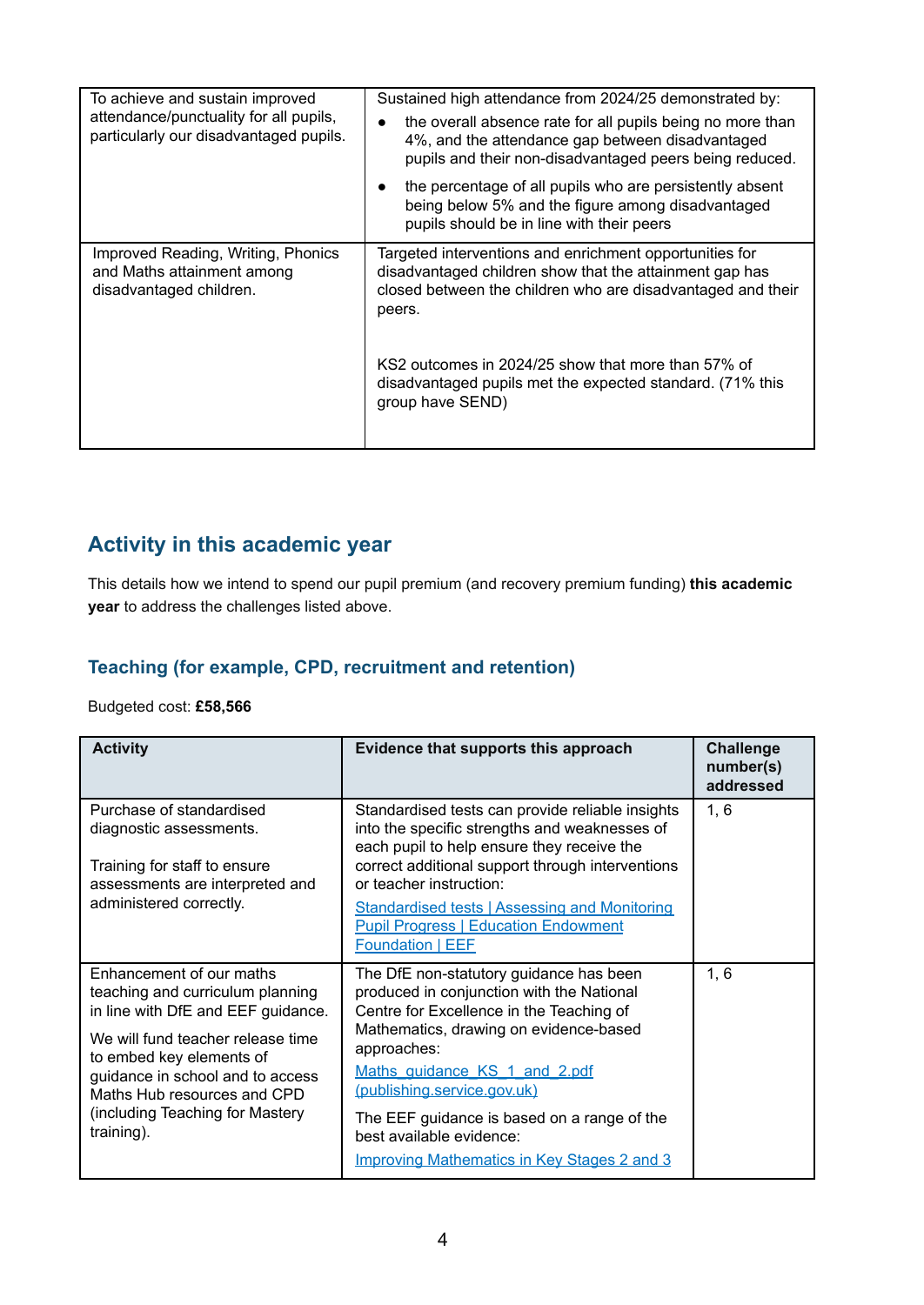| Continue to implement challenging<br>and progressive English teaching<br>and curriculum planning in line<br>with DfE and EEF guidance.<br>This includes reading, phonics,<br>writing, spelling and handwriting  | The EEF guidance is based on a range of the<br>best available evidence<br><b>Improving Literacy in Key Stage 1</b><br><b>Improving Literacy in Key Stage 2</b><br>Phonics approaches have a strong evidence<br>base that indicates a positive impact on the<br>accuracy of word reading (though not                                | 1, 6    |
|-----------------------------------------------------------------------------------------------------------------------------------------------------------------------------------------------------------------|------------------------------------------------------------------------------------------------------------------------------------------------------------------------------------------------------------------------------------------------------------------------------------------------------------------------------------|---------|
|                                                                                                                                                                                                                 | necessarily comprehension), particularly for<br>disadvantaged pupils:<br><b>Phonics   Toolkit Strand   Education</b><br><b>Endowment Foundation   EEF</b>                                                                                                                                                                          |         |
| Regular coaching for middle<br>managers that leads to improved<br>teaching and quality of curriculum<br>provision across the school                                                                             | Teachers' learning and development underpins<br>school improvement and provides a vehicle for<br>raising achievement and attainment.<br>Coaching for teaching and learning:<br>a practical guide for schools                                                                                                                       | 1, 2, 6 |
| Strengthen the role of support staff<br>through CPD, observations and<br>feedback                                                                                                                               | Teaching assistants can provide a large<br>positive impact on learner outcomes, when<br>deployed effectively<br><b>Making Best Use of Teaching Assistants - EEF</b><br><b>Teaching Assistant Interventions</b>                                                                                                                     | 1, 4, 6 |
| To improve teachers' subject and<br>pedagogical knowledge in order to<br>drive the continuous<br>improvements in attainment<br>among disadvantaged children                                                     | Providing professional development that<br>effectively builds knowledge, motivates staff,<br>develops teaching techniques, and embeds<br>practice is pivotal in improving children's<br>outcomes. Effective Professional Development                                                                                               | 1, 3, 6 |
| Improve the quality of social and<br>emotional (SEL) learning.<br>SEL approaches will be embedded<br>into routine educational practices<br>and supported by professional<br>development and training for staff. | There is extensive evidence associating<br>childhood social and emotional skills with<br>improved outcomes at school and in later life<br>(e.g., improved academic performance,<br>attitudes, behaviour and relationships with<br>peers):<br><b>EEF Social and Emotional Learning.pdf(edu</b><br>cationendowmentfoundation.org.uk) | 4, 6    |

## **Targeted academic support (for example, tutoring, one-to-one support structured interventions)**

Budgeted cost: **£60,673**

| <b>Activity</b>                                                                                                              | Evidence that supports this approach                                                                           | <b>Challenge</b><br>number(s)<br>addressed |
|------------------------------------------------------------------------------------------------------------------------------|----------------------------------------------------------------------------------------------------------------|--------------------------------------------|
| Additional academic<br>interventions targeted at<br>disadvantaged pupils as<br>identified through pupil<br>progress meetings | Small group tuition has an average impact of four<br>months' additional progress over the course of a<br>year. | 1, 6                                       |
| Additional SEL interventions<br>targeted at disadvantaged                                                                    | Social and emotional learning approaches have a<br>positive impact, on average, of 4 months' additional        | 3, 4, 6                                    |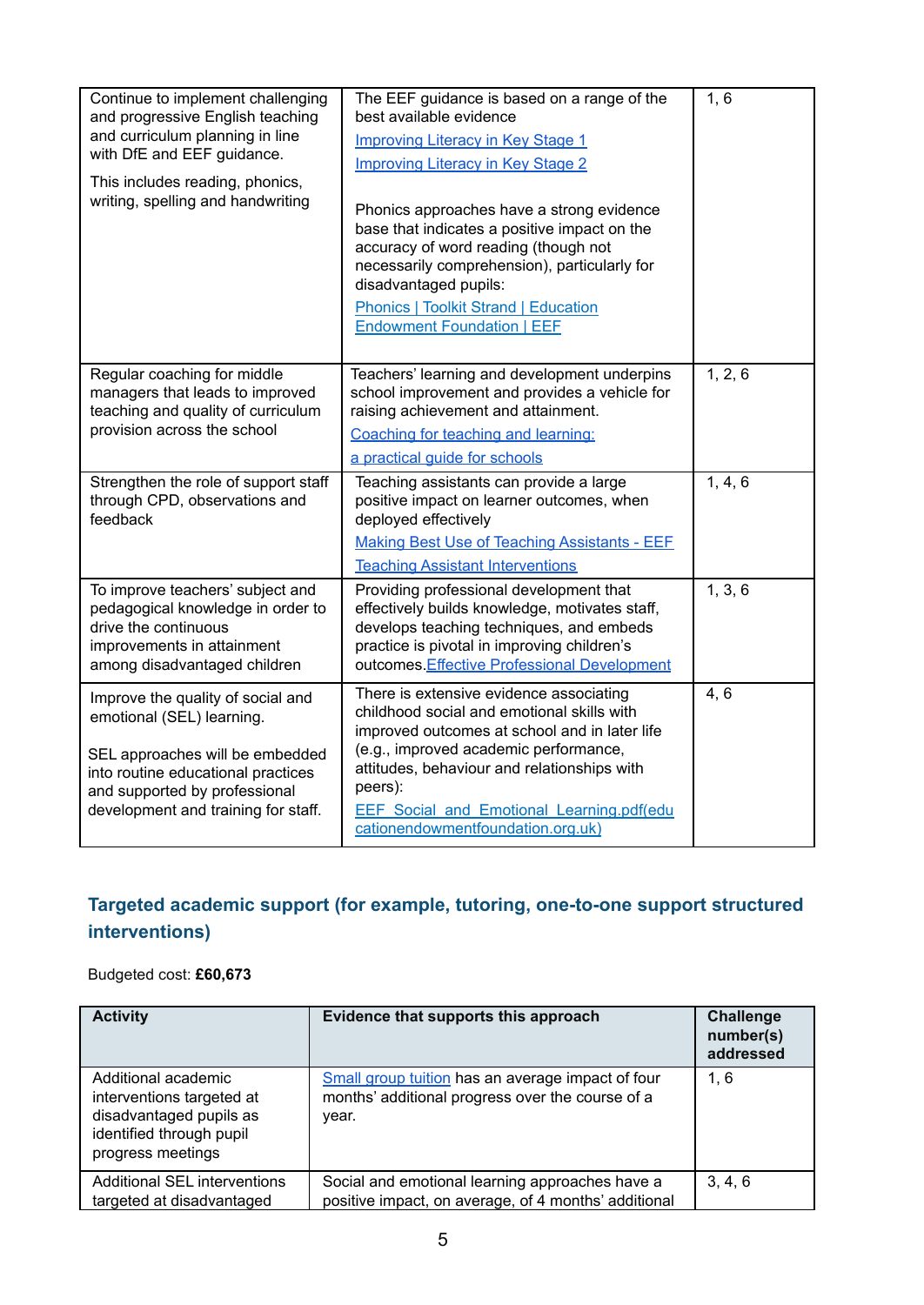| pupils as identified through<br>pupil progress meetings                                                                                                                                                                                                                                                                                                                 | progress in academic outcomes over the course of<br>an academic year<br>Social and emotional learning                                                                                                                                                                                                                                                                       |         |
|-------------------------------------------------------------------------------------------------------------------------------------------------------------------------------------------------------------------------------------------------------------------------------------------------------------------------------------------------------------------------|-----------------------------------------------------------------------------------------------------------------------------------------------------------------------------------------------------------------------------------------------------------------------------------------------------------------------------------------------------------------------------|---------|
| Increased access to SEL<br>support from a Learning<br>Mentor (extra two days per<br>week funded)                                                                                                                                                                                                                                                                        | Targeted support can be more effective than small<br>group support and will be used where most<br>appropriate<br>Social and emotional learning                                                                                                                                                                                                                              | 3, 4, 6 |
| Additional phonics sessions<br>targeted at disadvantaged<br>pupils who require further<br>phonics support.                                                                                                                                                                                                                                                              | Phonics approaches have a strong evidence base<br>indicating a positive impact on pupils, particularly<br>from disadvantaged backgrounds. Targeted phonics<br>interventions have been shown to be more effective<br>when delivered as regular sessions over a period up<br>to 12 weeks:<br><b>Phonics   Toolkit Strand   Education Endowment</b><br><b>Foundation   EEF</b> | 6       |
| Increase the capacity of staff<br>in school who know the<br>children best in order to<br>provide individual and small<br>group tuition and mentoring<br>for pupils whose education<br>has been most impacted by<br>the pandemic. A significant<br>proportion of the pupils who<br>receive tutoring will be<br>disadvantaged, including<br>those who are high attainers. | Tuition targeted at specific needs and knowledge<br>gaps can be an effective method to support low<br>attaining pupils or those falling behind, both<br>one-to-one:<br>One to one tuition   EEF<br>(educationendowmentfoundation.org.uk)<br>And in small groups:<br><b>Small group tuition   Toolkit Strand   Education</b><br><b>Endowment Foundation   EEF</b>            | 1, 4, 6 |

## **Wider strategies (for example, related to attendance, behaviour, wellbeing)**

Budgeted cost: **£22,650**

| <b>Activity</b>                                                                                                                                                                                                                                                                     | <b>Evidence that supports this</b><br>approach                                                                                                   | <b>Challenge</b><br>number(s)<br>addressed |
|-------------------------------------------------------------------------------------------------------------------------------------------------------------------------------------------------------------------------------------------------------------------------------------|--------------------------------------------------------------------------------------------------------------------------------------------------|--------------------------------------------|
| Embed a systemic approach to SEL that<br>supports teachers, leaders and families in<br>developing and supporting children's<br>emotional intelligence                                                                                                                               | RULER - a systemic approach to SEL                                                                                                               | 4                                          |
| Embedding principles of good practice set<br>out in the DfE's Improving School<br>Attendance advice.<br>This will involve training and release time for<br>staff to develop and implement new<br>procedures and appointing<br>attendance/support officers to improve<br>attendance. | The DfE guidance has been informed<br>by engagement with schools that<br>have significantly reduced levels of<br>absence and persistent absence. | 3.5                                        |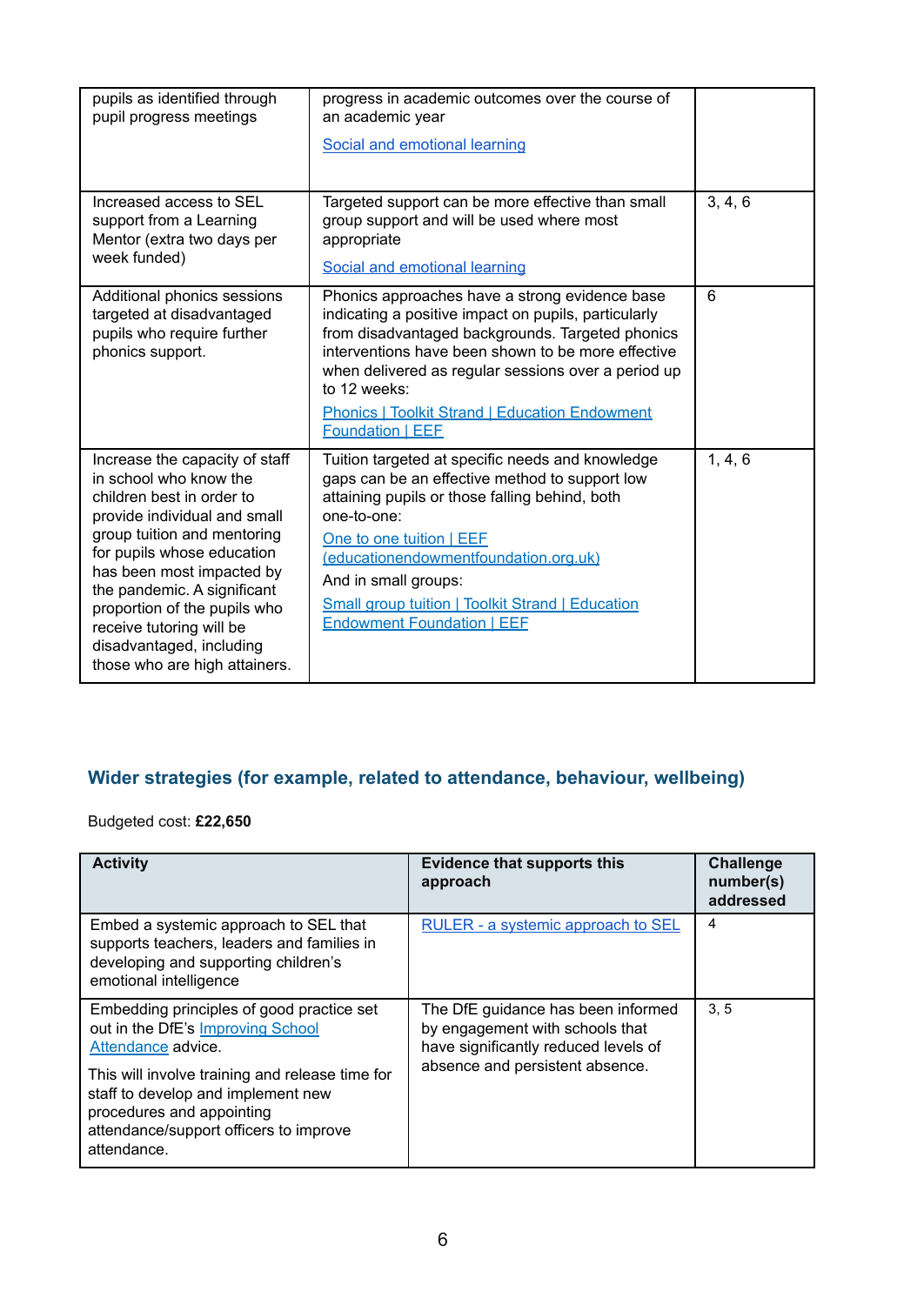| Implement new procedures to improve<br>punctuality and ensure a healthy and<br>positive start to the school day                   | DfE: Improving school attendance:<br>support for schools and local<br>authorities                                                                                                                             | 3.5 |
|-----------------------------------------------------------------------------------------------------------------------------------|---------------------------------------------------------------------------------------------------------------------------------------------------------------------------------------------------------------|-----|
| Provide opportunities for all pupils to<br>participate in enrichment activities and a<br>curriculum with creativity at its' heart | <b>EEF Guidance review: The Impact of</b><br>arts education on the cognitive and<br>non-cognitive outcomes of<br>school-aged children                                                                         | 2   |
| Contingency fund for acute issues.                                                                                                | Based on our experiences and those<br>of similar schools to ours, we have<br>identified a need to set a small<br>amount of funding aside to respond<br>quickly to needs that have not yet<br>been identified. | All |

**Total budgeted cost: £141,889**